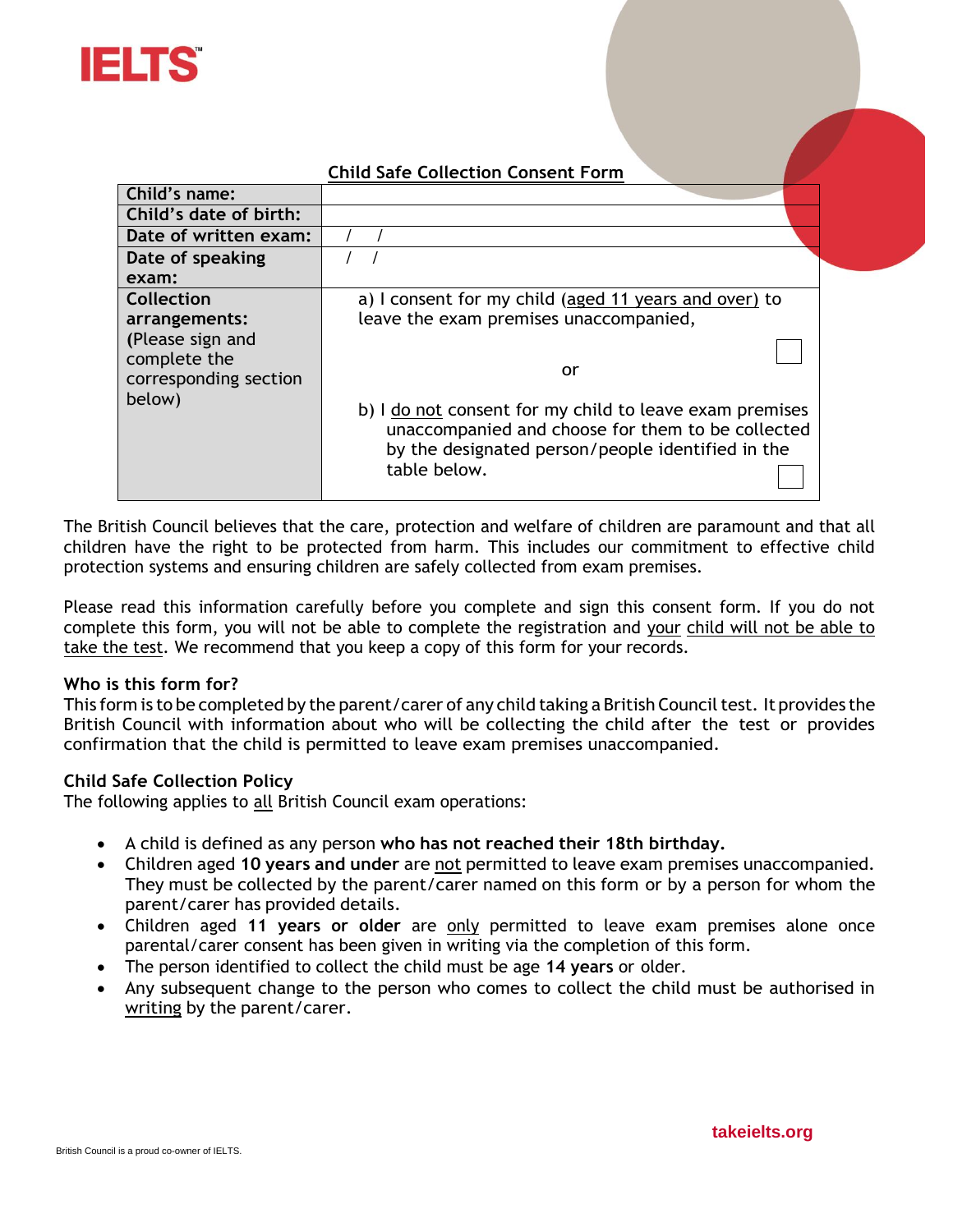

**Option 1 - Consent for children aged 11 years and over to leave exams premises unaccompanied:**

I (your name)

hereby give permission to allow (child's full name)

to leave exam's premises unaccompanied at the end of the test/s.

In case of emergency, please contact (insert name of emergency contact)

on (insert telephone number) **.** The same state of the set of the set of the set of the set of the set of the set of the set of the set of the set of the set of the set of the set of the set of the set of the set of the se

Signature (full name)

Date / / .

# **Option 2 - Consentfor children to be collected by the designated person/people identified in the tablebelow:**

Please note children aged **10 years and under** are not permitted to leave exam premises alone and the completion of the information below is **mandatory**.

Parents/carers of children **aged 11 years and older** who wish for the child not to leave exam premises alone must complete the information below identifying who is authorised to collect the child.

**When the child is collected by the person/people listed<sup>1</sup> identification must be presented to confirm identify.**

| <b>Last Name</b> | First Name (s) | Relationship to the child (i.e parent,<br>carer, uncle etc) |
|------------------|----------------|-------------------------------------------------------------|
|                  |                |                                                             |
|                  |                |                                                             |
|                  |                |                                                             |
|                  |                |                                                             |

<sup>&</sup>lt;sup>1</sup> Acceptable form of identification: Passport and National ID.